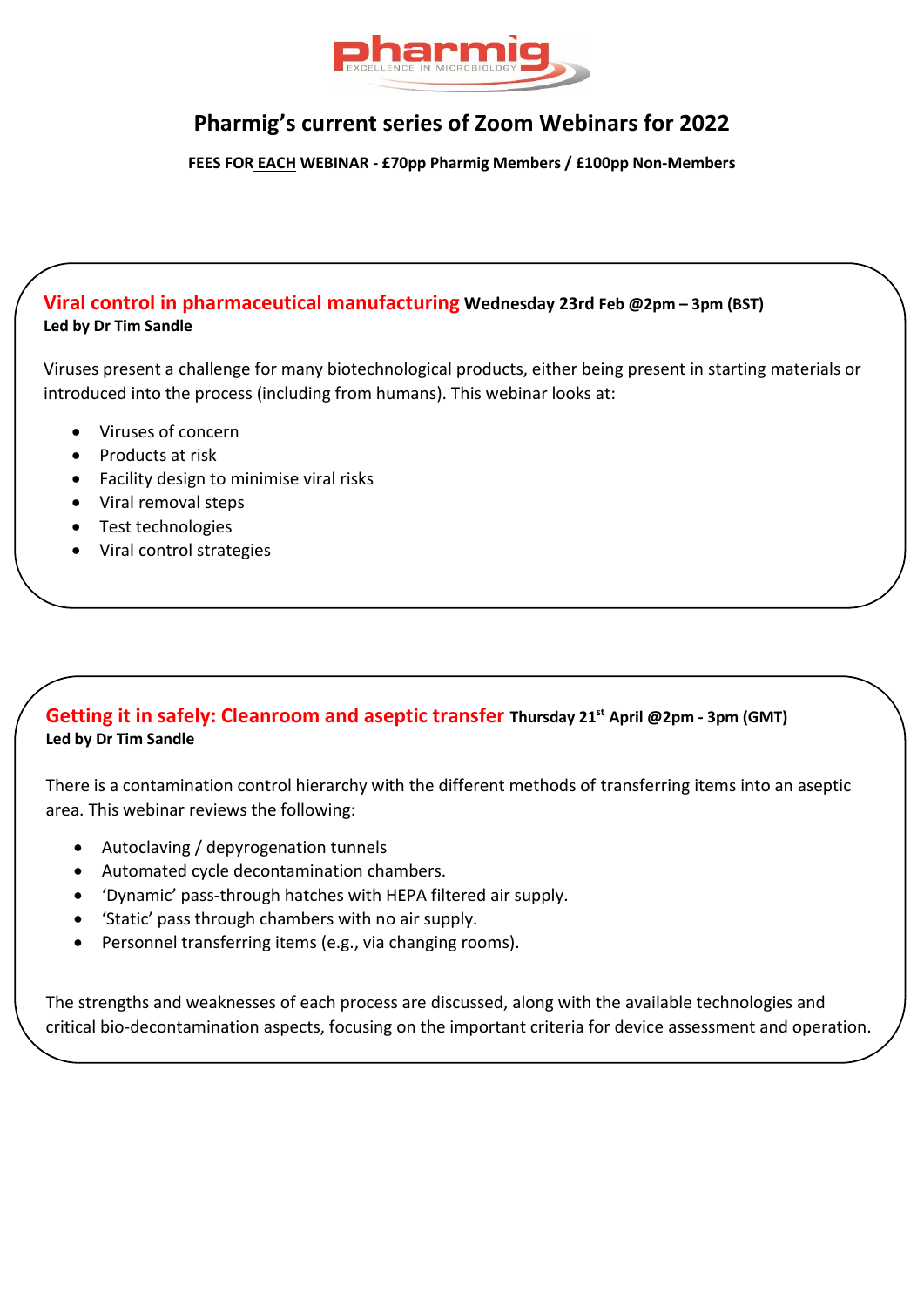## **Approaching error risk reduction: Making your labs more compliant**

**Wednesday 1st JUNE @2pm - 3pm (GMT) Led by Dr Tim Sandle**

It is well established that regulators do not like the root causes of deviations to conclude 'human error' and for the resultant corrective or preventative action (CAPA) to recommend additional training. Instead, regulators expect organizations to go deeper and to unpick the underlying reasons as to why a person made an error and, from this, error risk reduction actions can be initiated.

This webinar looks at:

- The 'what' and 'why' of human error
- The 'true' causes of error
- Chunking and subchunking tasks
- Developing human error checklists
- Root cause analysis
- Trending error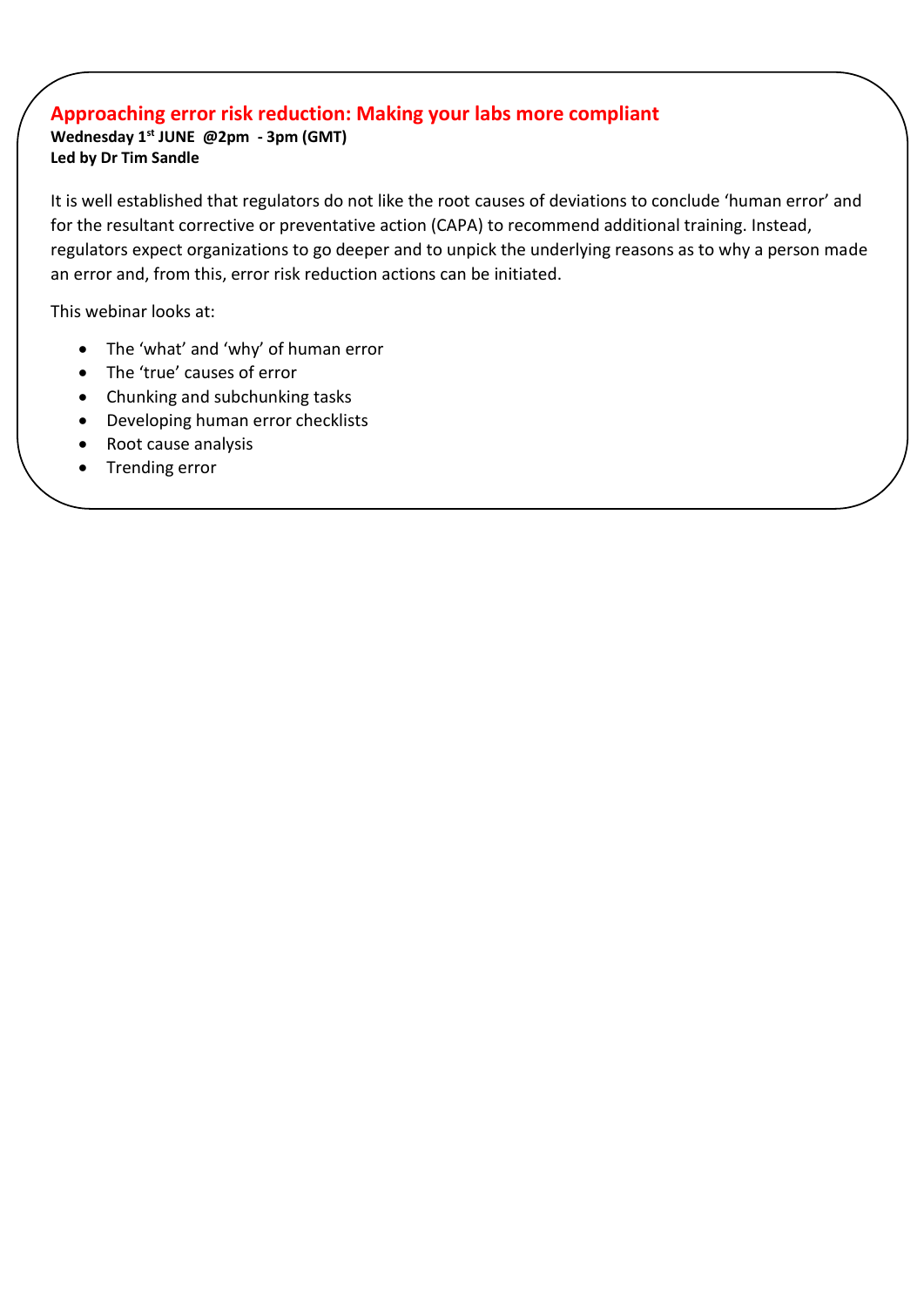# **FEES FOR EACH WEBINAR - £70pp Pharmig Members / £100pp Non-Members**

|                                                                         |          | <b>BOOKING FORM</b> |                          |                        |
|-------------------------------------------------------------------------|----------|---------------------|--------------------------|------------------------|
|                                                                         |          |                     |                          |                        |
|                                                                         |          |                     |                          |                        |
|                                                                         |          |                     |                          |                        |
|                                                                         |          |                     |                          |                        |
| I wish to attend the following Webinars                                 |          |                     | (please tick) Member £70 | <b>Non-Member £100</b> |
| Viral control in pharmaceutical                                         |          |                     |                          |                        |
| manufacturing                                                           | 23rd Feb |                     |                          |                        |
| Getting it in safely: Cleanroom &<br>aseptic transfer <b>21st</b> April |          |                     |                          |                        |
| Approaching error risk reduction:                                       |          |                     |                          |                        |
| Making labs more compliant 1 <sup>st</sup> June                         |          |                     |                          |                        |
|                                                                         |          | <b>TOTAL</b>        |                          |                        |
|                                                                         |          |                     |                          |                        |